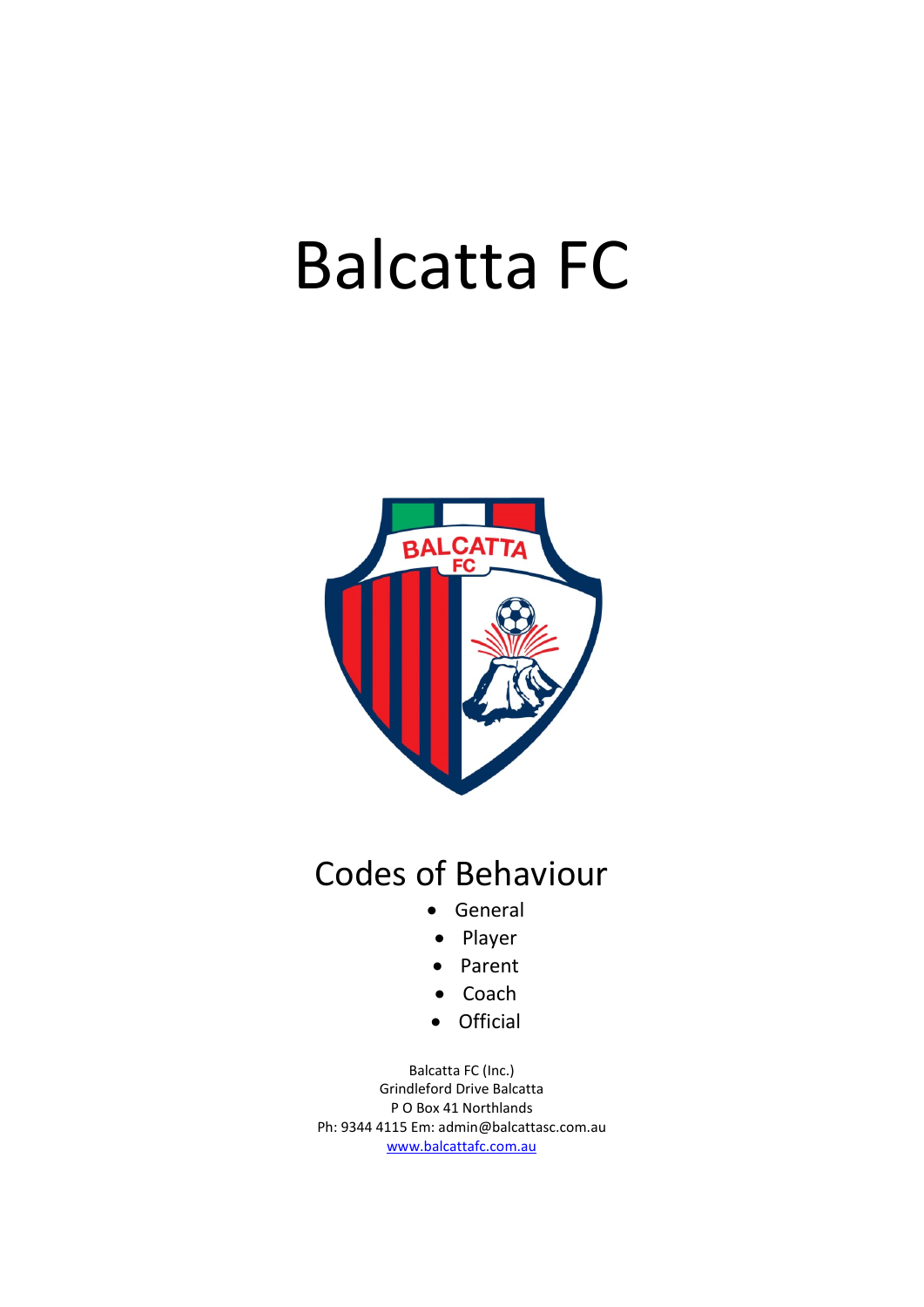# General Code of Behaviour

Balcatta FC caters for the needs of all age groups from 3 years of age to adult and has established a committee which will be convened to arbitrate over matters of concern. Parents, Coaches, Officials, Volunteers and Players who are members of Balcatta FC are bound by the rules of the club and in the event that any issue arises that is in variance to our codes of behaviour, it may be necessary for the Disciplinary Committee to consider this matter. The Committee comprises of three (3) members selected on the basis of their individual expertise

- Respect the rights, dignity and worth of others.
- Be fair, considerate and honest in all dealing with others.
- Be professional in, and accept responsibility for, your actions.
- Make a commitment to providing quality service.
- Be aware of, and maintain an uncompromising adhesion to high standards, rules, regulations and policies.
- Operate within the rules of the sport including national and international guidelines.
- Do not use your involvement with Football West or an affiliated club to promote your own beliefs, behaviours or practices where these are inconsistent with those of Balcatta FC or are deemed to be a conflict of interest by the committee.
- Demonstrate a high degree of individual responsibility especially when dealing with persons under 18 years of age.
- Be aware of responsibilities under the Child Protection Act and report any matters as required under the mandatory reporting requirements of the Child Protection Act.
- Refrain from any form of harassment, discrimination or racial vilification of others.
- Refrain from any behaviour that may bring BFC into disrepute.
- Provide a safe environment for the conduct of the activity.
- Show concern and caution towards others who may be sick or injured.
- Be a positive role model.

#### Fines

If any player, club official or parent has committed an offence under the by-laws or rules published by Football Federation Australia and is subsequently disciplined and/or fined, the person shall be liable to pay all costs associated with the offence.

Balcatta FC reserves the right to refuse any membership application as it sees fit and in accordance with guidelines as set out by FFA.

#### Winning and losing

Players have to learn to accept that winning and losing are part and parcel of the game of football. Everyone makes mistakes and players need to be corrected so as to learn from their mistakes. It is important for the player to accept constructive criticism from the coaching staff and ensure they work as part of a cohesive team.

A player may also have to be substituted during the game. This is another aspect of the game that young players need to understand.

Players should be encouraged and congratulated after every game regardless of the result.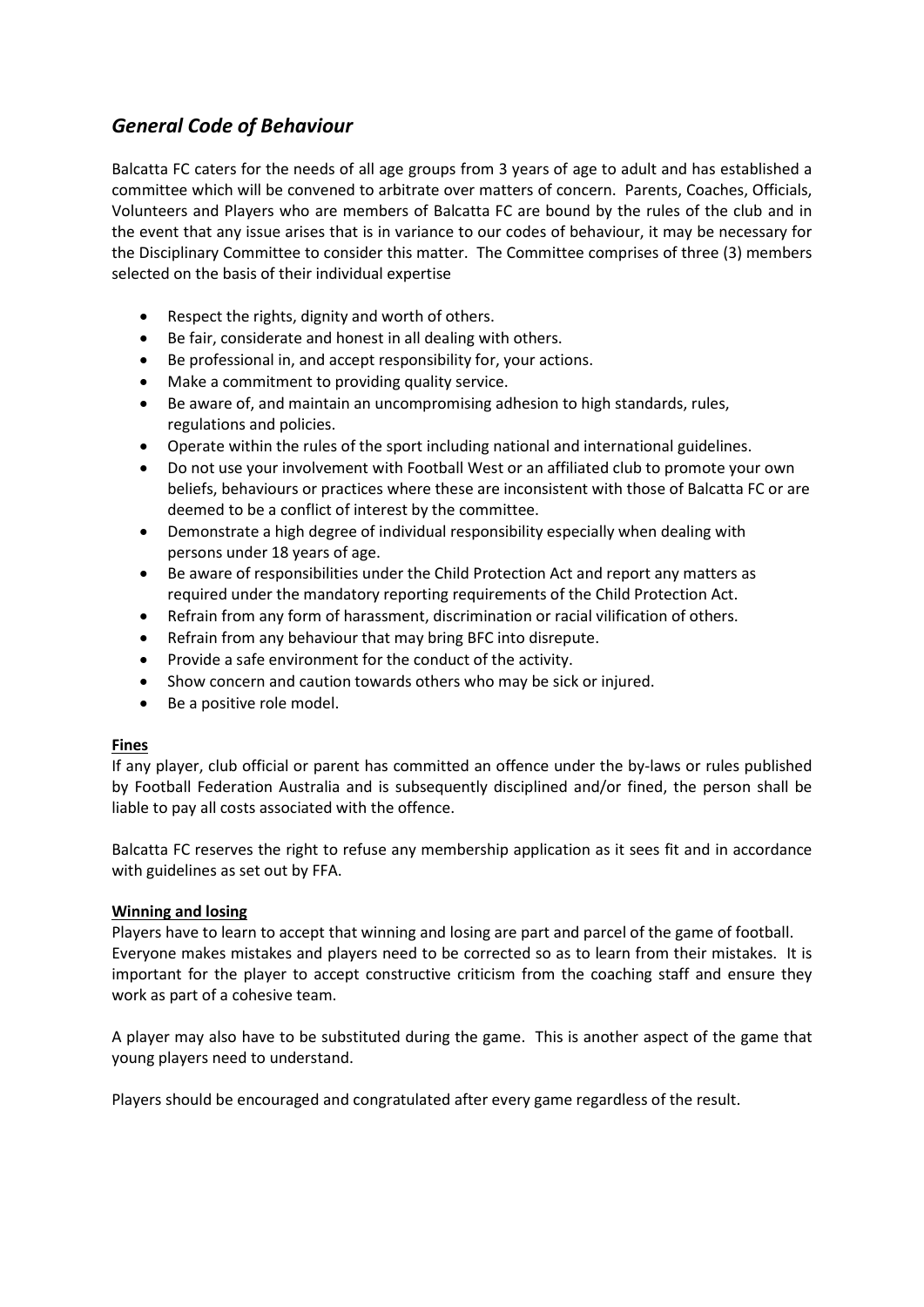# Players Code of Behaviour

.

- Treat all players, coaches, team officials, referees and other teams with RESPECT AND COURTESY at all times when representing Balcatta FC.
- This means no fighting, arguing, name-calling or bullying others while you play football.
- Encourage all team members to participate **EQUALLY** at training and in the scheduled games no matter what their ability.
- You represent Balcatta FC while at football and your language should show RESPECT AND COURTESY FOR YOUR CLUB AT ALL TIMES.
- At all times play by the rules of football at training and during scheduled games.
- Thank your opposition players, referees, coaches and team managers at the end of each game.
- Care for and respect the equipment provided to you as part of your program.
- Be frank and honest with your coach concerning illness and injury and your ability to train fully within the program requirements
- Conduct yourself in a professional manner relating to language, temper and punctuality.
- Abide by the rules and respect the decision of the official, making all appeals through the formal process and respecting the final decision
- Be honest in your attitude and preparation to training. Work equally hard for yourself and your team.
- Cooperate with coaches and staff in development of programs to adequately prepare you for competition at the highest level.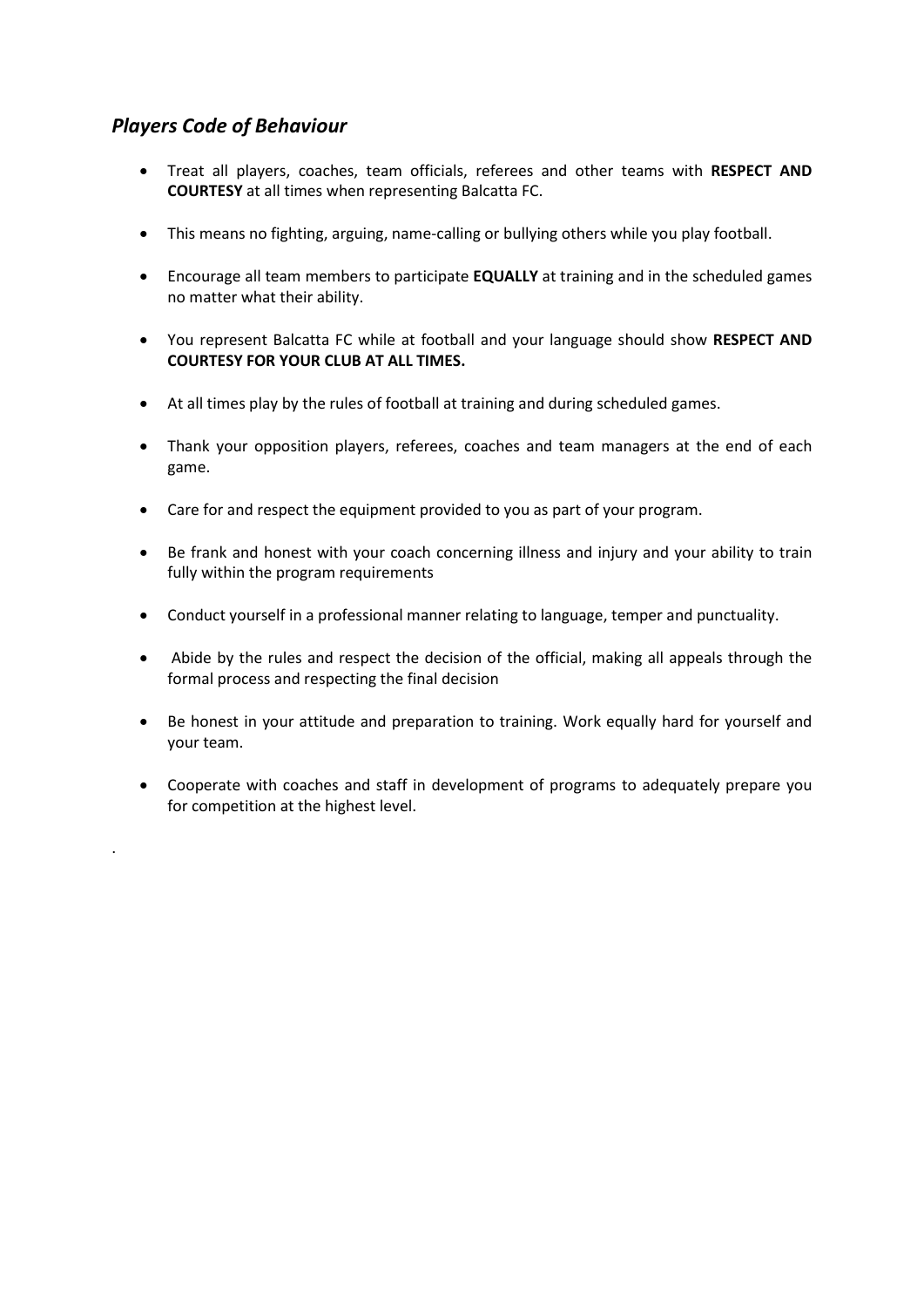# Parents and spectators code of behaviour

- Do not force an unwilling child to participate in sports. Remember, children are involved in organised sports for their enjoyment as well as yours.
- **ENCOURAGE** your child to play by the rules.
- Teach your child that an HONEST EFFORT is as important as a victory, so that the result of each game is accepted without undue disappointment.
- Turn defeat into victory by helping your child work towards **SKILL IMPROVEMENT** and GOOD SPORTMANSHIP. Never ridicule or yell at your child for making a mistake or losing a competition.
- Remember, your child learns best by example. Applaud good play by your team and by members of the opposing team.
- Do not publicly question the official's judgment and never their honesty.
- Support all efforts to remove verbal and physical abuse from children's sporting activities.
- Recognise the value and importance of volunteer coaches and referees. They give their time and resources to provide recreational activities for your child.
- Ensure that your child has boots that fit comfortably and that your child wears his uniform with PRIDE – with their shirt tucked in and socks pulled up.
- Do not pack your child off to the club unattended. Be supportive of your child's development and don't be afraid to discuss your child's progress with the coach.
- Please be supportive of the club and offer your services to help out any way you can.
- Respect officials' decisions and teach children to do likewise.
- Do not physically or verbally abuse or harass anyone associated with the sport (player, coach, referreee and so on).
- Respect the rights, dignity and worth of every young person regardless of their gender, ability, cultural background or religion
- Be a positive role model
- Demonstrate a high degree of individual responsibility especially when dealing with or in the vicinity of persons under 18 years of age.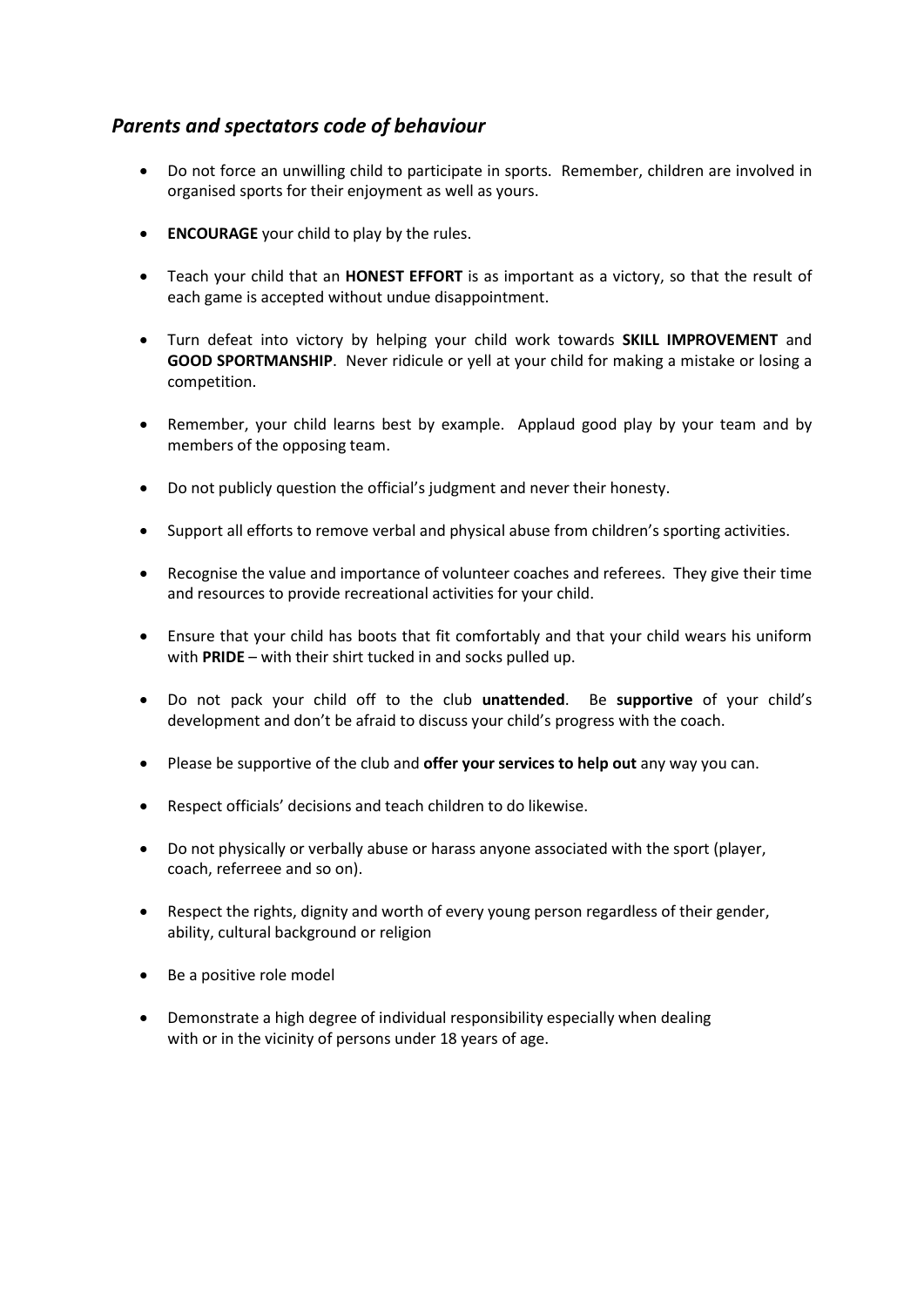# Coach's code of behavior

- Be REASONABLE in your demands on young player's time, energy and enthusiasm.
- Avoid over-playing the talented players. The "developing" players need and deserve equal time.
- Remember that all children participate for FUN AND ENJOYMENT.
- Ensure the equipment and facilities meet safety standards and are appropriate to the age and ability of the players.
- Take into consideration the maturity level of the children when scheduling and determining the length of training times.
- Develop TEAM RESPECT for the ability of opponents as well as for the judgment of officials and opposing coaches.
- Follow the advice of a physician when determining when an injured player is ready to recommence training or competition.
- Keep them informed of sound coaching principles and the principle of growth and development of children.
- **•** Create opportunities to teach **appropriate sports behaviour** as well as basic skills.
- Ensure knowledge of the game is such that the players are encouraged to play within the rules and spirit of the game and fully accept the role of the referee.
- To ensure that the appropriate duty of care is provided for the players at all times during training and playing the game.
- Provide appropriate DISCIPLINE when necessary and strictly in accordance with the club policy.
- Do not tolerate acts of aggression.
- Provide feedback to players and other participants in a manner sensitive to their needs. Avoid overly negative feedback.
- Recognise players' rights to consult with other coaches and advisers. Cooperate fully with other specialists (for example, sports scientists, doctors and physiotherapists).
- Treat all players fairly within the context of their sporting activities, regardless of gender, race, place of origin, athletic potential, colour, sexual orientation, religion, political beliefs, socio-economic status and other conditions.
- Encourage and facilitate players' independence and responsibility for their own behaviour, performance, decisions and actions.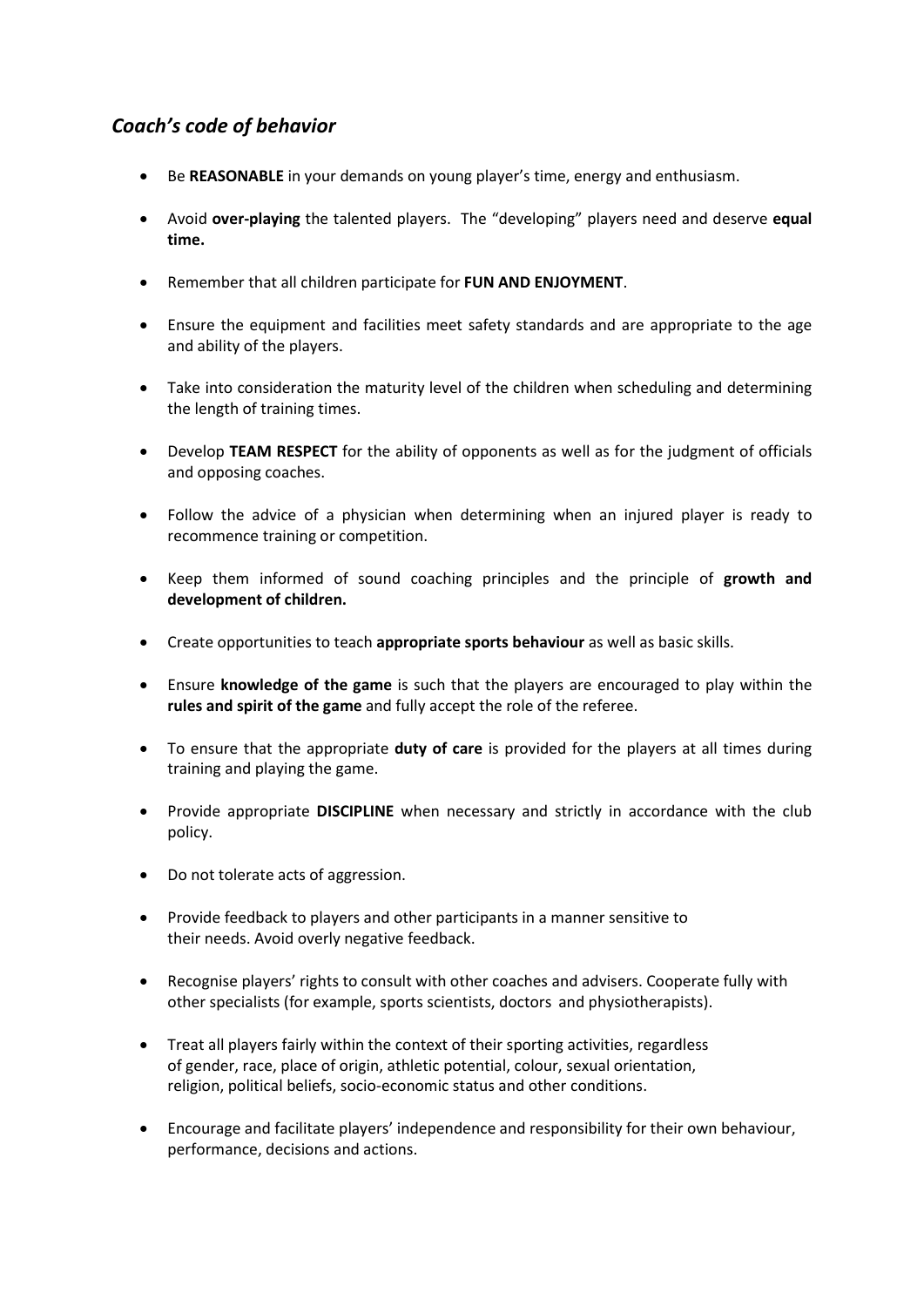- Involve the players in decisions that affect them.
- Encourage players to respect one another and to expect respect for their worth as individuals regardless of their level of play.
- Ensure that the tasks and/or training set are suitable for age, experience, ability, and physical and psychological conditions of the players.
- Ensure any physical contact with players is appropriate to the situation and necessary for the player's skill development.
- Be acutely aware of the power that you as a coach develop with your players in the coaching relationship and avoid any sexual intimacy with players that could develop as a result.
- Avoid situations with your players that could be construed as compromising.
- Actively discourage the use of performance enhancing drugs, and the use of alcohol, tobacco and illegal substances.
- Do not exploit any coaching relationship to further personal, political or business interests at the expense of the best interest of your players.
- Accept and respect the role of officials in ensuring that competitions are conducted fairly and according to established rules.
- Know and abide by rules, regulations and standards, and encourage players to do likewise. Accept both the letter and the spirit of the rules.